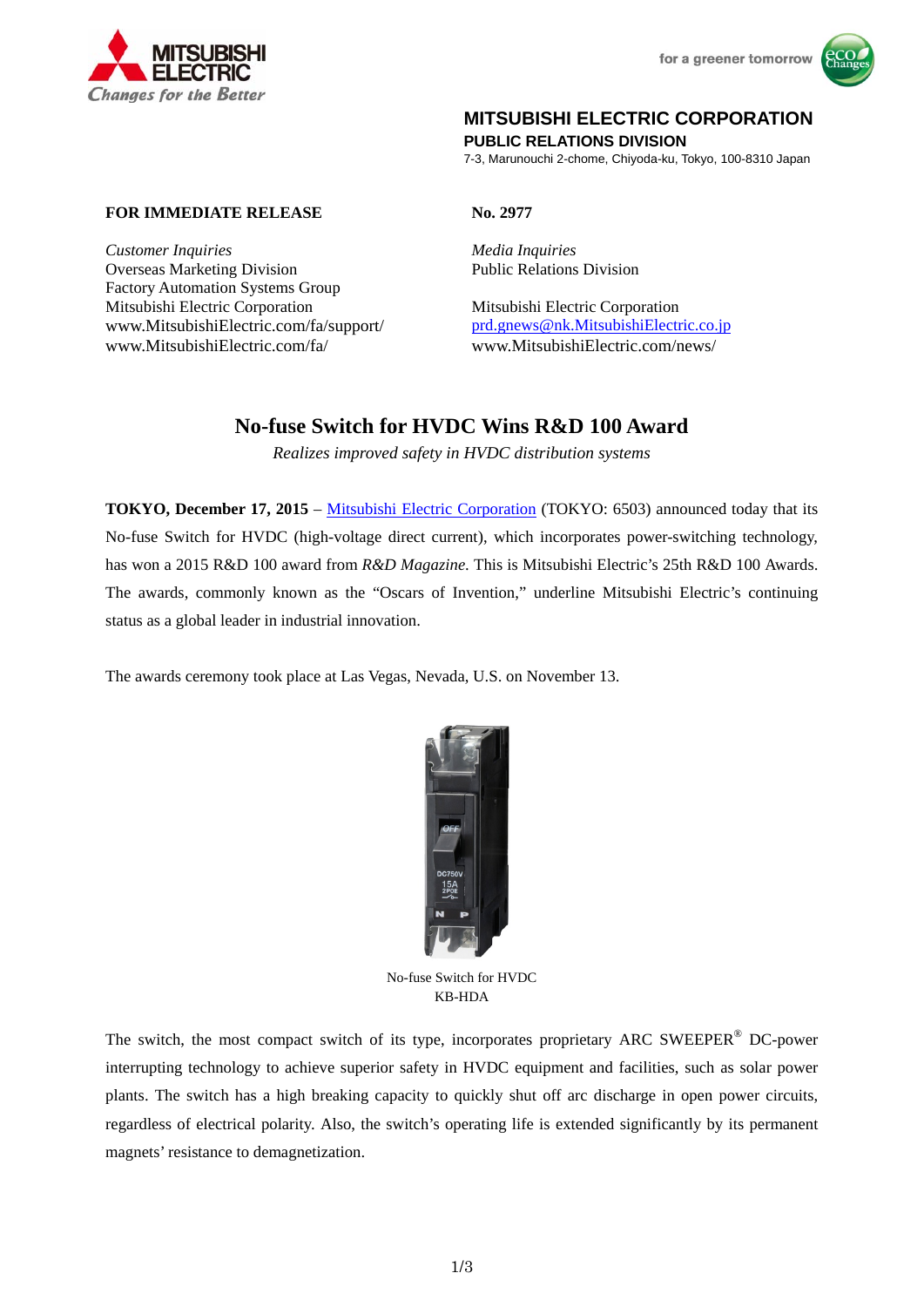Mitsubishi Electric's award-winning No-fuse Switch for HVDC helps to prevent accidents due to incorrect wiring. It is suitable for use in equipment such as batteries in which the current direction changes. The switch's long life contributes to increased safety in HVDC systems.



Mitsubishi Electric's award-winning No-fuse Switch for HVDC

### **About the R&D 100 Awards**

The R&D 100 Awards recognize the top technology products of the year. Past winners have included sophisticated testing equipment, innovative new materials, chemistry breakthroughs, biomedical products, consumer items and high-energy physics. The Awards span industry, academia and government-sponsored research. Established in 1963, the program initially was named the I-R 100s in keeping with the original name of the sponsoring magazine, Industrial Research. In the first year, winners were picked by a panel of outside judges selected by the publisher and editor. No entries were required, and only U.S. companies could win. A formal entry procedure was established in 1964 and final judging was performed by the magazine's editors, with the advice of outside experts. The first non-U.S. winners came along in 1965.

## **Patents**

Pending patents for the technology announced in this news release number five in Japan and two abroad in seven countries.